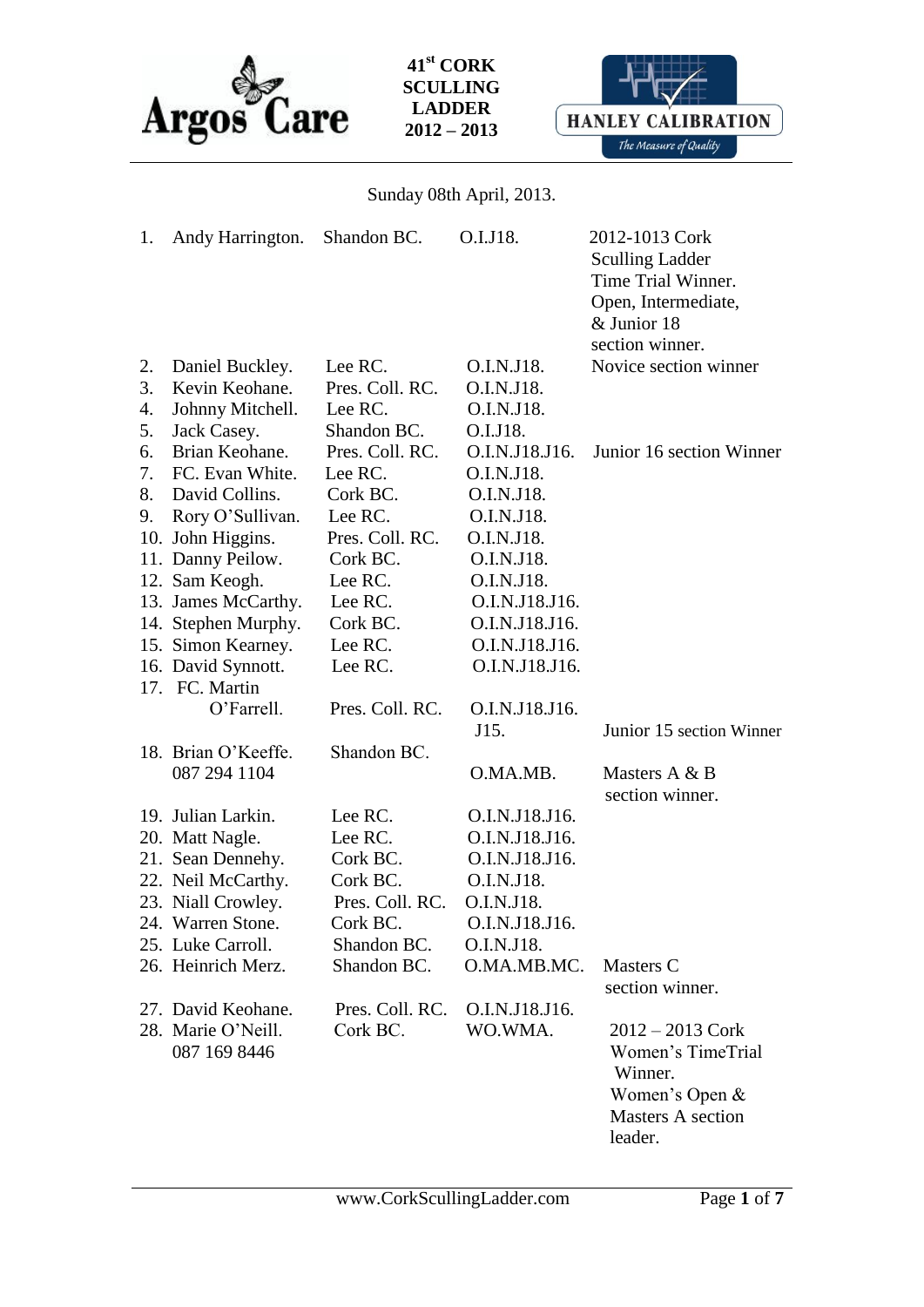



Women's Intermediate, & Junior 18 section

| 29. Donal Smith.<br>30. David Duggan.<br>31. Saoirse Horgan.               | Shandon BC.<br>Shandon BC.<br>Shandon BC. | O.I.N.MA.<br>O.I.N.J18.<br>WO.WI.<br>WJ18. | Women<br>$&$ Junic<br>winner. |
|----------------------------------------------------------------------------|-------------------------------------------|--------------------------------------------|-------------------------------|
| 32. Naren<br>Corcoran – O'Hare. Lee Valley RC. WO.WI. WMA.<br>087 254 9824 |                                           |                                            |                               |
| 33. Colm Hennessy.                                                         | Shandon BC. O.I.N.J18.J16.                | T15                                        |                               |

**41st CORK SCULLING LADDER 2012 – 2013**

|                                |                 | J15.            |                                   |
|--------------------------------|-----------------|-----------------|-----------------------------------|
| 34. Jim O'Halloran.            | Cork BC.        | O.MA.MB.MC.     |                                   |
| 021 254 9824                   |                 | MD.ME.          | Masters D & E                     |
|                                |                 |                 | section winner.                   |
| 35. Pat Peilow.                | Cork BC.        | O.MA.MB.MC.     |                                   |
| 087 412 7149                   |                 | MD.             |                                   |
| 36. John O'Neill.              | Shandon BC.     | O.MA.MB.MC.     |                                   |
| 086 816 0973                   |                 |                 |                                   |
| 37. Otto Cronje.               | Shandon BC.     | O.I.N.          |                                   |
| 38. Charlie Murray.            | Cork BC.        | O.I.N.J18.J16.  |                                   |
| 39. Ciaran Higgins.            | Cork BC.        | O.I.N.J18.J16.  |                                   |
|                                |                 | J15.            |                                   |
| 40. Leonie Hamil.              | Cork BC.        | WO.WI.WN.       | Women's Novice                    |
|                                |                 |                 | section winner.                   |
|                                |                 | WJ18.           |                                   |
| 41. Shane O'Connell.           | Cork BC.        | O.I.N.J18.J16.  |                                   |
|                                |                 | J15.            |                                   |
| 42. *Brian Crean.              | Cork BC.        | O.MA.MB.MC.     |                                   |
| 43. Mark Breen.                | Lee RC.         | O.I.N.J18.      |                                   |
| 44. Thomas Cregan.             | Pres. Coll. RC. | O.I.N.J18.J16.  |                                   |
|                                |                 | J15.J14.        | Junior 14                         |
|                                |                 |                 | section winner.                   |
| 45. Ross Hill.                 | Lee RC.         | O.I.N.J18.J16.  |                                   |
| 46. Sarah Higgins.             | Cork BC.        | WO.WI.WN.       |                                   |
|                                |                 | WJ18.           |                                   |
| 47. Megan McLaughlin. Cork BC. |                 | WO.WI.WN.       | Women's Junior 16                 |
|                                |                 | WJ18.WJ16.      | section winner.                   |
| 48. Laura Kilbane.             | Cork BC.        | WO.WI.WN.       |                                   |
|                                |                 |                 | WJ18.WJ16.WJ15. Women's Junior 15 |
|                                |                 |                 | section winner.                   |
| 49. Anna Wickham.              | Cork BC.        | WO.WI.WN.       |                                   |
|                                |                 | WMA.            |                                   |
| 50. Eimear Cummins.            | Lee RC.         | WO.WI.WN.       |                                   |
|                                |                 | WJ18.WJ16.WJ15. |                                   |
|                                |                 | WJ14.           | Women's Junior 14                 |

section winner.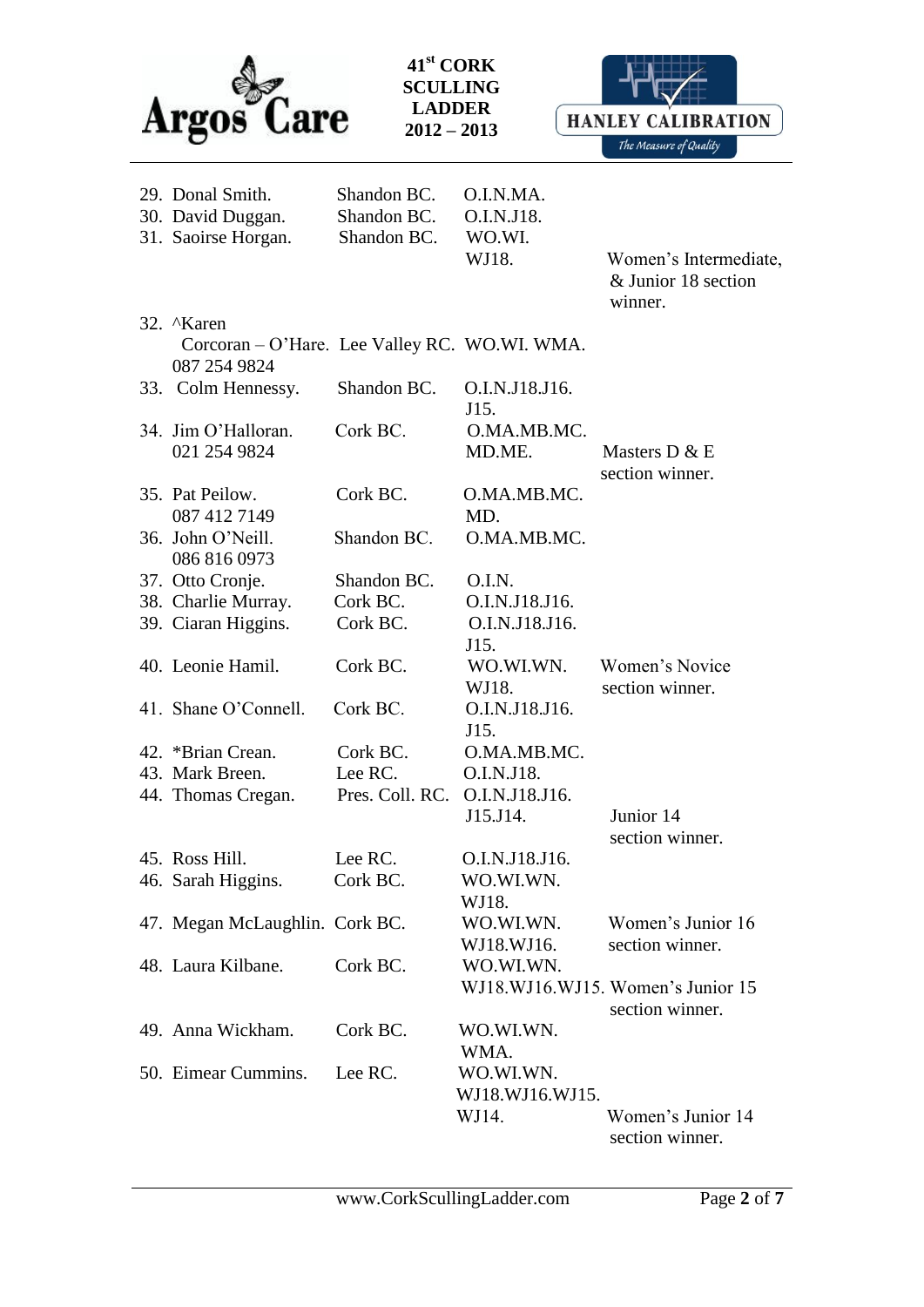



| 51. Clare Synnott.                   | Lee RC.                        | WO.WI.WN.<br>WJ18.WJ16.WJ15. |                                      |
|--------------------------------------|--------------------------------|------------------------------|--------------------------------------|
|                                      |                                | WJ14.WJ13.                   | Women's Junior 13<br>section winner. |
| 52. Aoife O'Halloran.                | $\operatorname{Cork}$ BC /     |                              |                                      |
| 021 437 3290                         | UCC RC.                        | WO.WI.WN.                    |                                      |
| 53. Fran Judge.                      | Cork BC.                       | WO.WI.WN.                    |                                      |
| 087 169 8446                         |                                | WMA.                         |                                      |
| 54. John Hurley.<br>086 810 6935     | Fermoy RC.                     | O.MA.MB.MC.                  |                                      |
| 55. Tadhg Murphy.                    | Cork BC.                       | O.I.N.J18.J16.<br>J15.       |                                      |
| 56. Daisy Callanan.                  | Shandon BC.                    | WO.WI.WN.<br>WJ18.           |                                      |
| 57. Tarsha Williams.<br>087 169 8446 | Cork BC.                       | WO.WI.WN.                    |                                      |
| 58. FC. Peter                        |                                |                              |                                      |
| Jackson.                             | Lee RC.                        | O.I.N.J18.J16.               |                                      |
|                                      |                                | J15.J14.J13.                 | Junior 13<br>section winner.         |
| 59. Barry Connolly.                  | Cork BC.                       | O.I.N.J18.J16.               |                                      |
|                                      |                                | J15.J14.J13.                 |                                      |
| 60. FC. Stephen                      |                                |                              |                                      |
| O'Sullivan.                          | Shandon BC.                    | O.I.N.J18.J16.               |                                      |
|                                      |                                | J15.J14.                     |                                      |
| 61. FC. Shane Crean.                 | Lee RC.                        | O.I.N.J18.J16.               |                                      |
|                                      |                                | J15.J14.                     |                                      |
| 62. Feargal O'Sullivan.              | Cork BC.                       | O.I.N.J18.J16.               |                                      |
|                                      |                                | J15.J14.                     |                                      |
| 63. FC. David Breen.                 | Lee RC.                        | O.I.N.J18.J16.<br>J15.J14.   |                                      |
| 64. FC. Andrew                       |                                |                              |                                      |
| McCarthy.                            | Pres. Coll. RC. O.I.N.J18.J16. |                              |                                      |
|                                      |                                | J15.                         |                                      |
| 65. *Tony Corcoran.                  |                                | Lee Valley RC. O.MA.MB.MC.   |                                      |
| 087 354 9824                         |                                | MD.ME.MF.MG. Masters F & G   |                                      |
|                                      |                                |                              | section winner.                      |
| 66. Maedbh Heaney.                   | Lee RC.                        | WO.WI.WN.                    |                                      |
|                                      |                                | WJ18.WJ16.WJ15.              |                                      |
|                                      |                                | WJ14.                        |                                      |
| 67. Daniel Brohan.                   | Pres. Coll. RC.                | O.I.N.J18.J18.J16.           |                                      |
| 68. Holy Lingwood.                   | Shandon BC.                    | WO.WI.WN.                    |                                      |
|                                      |                                | WJ18.                        |                                      |
| 69. Sara Jane O'Mahony. Lee RC.      |                                | WO.WI.WN.                    |                                      |
|                                      |                                | WJ18.WJ16.WJ15.              |                                      |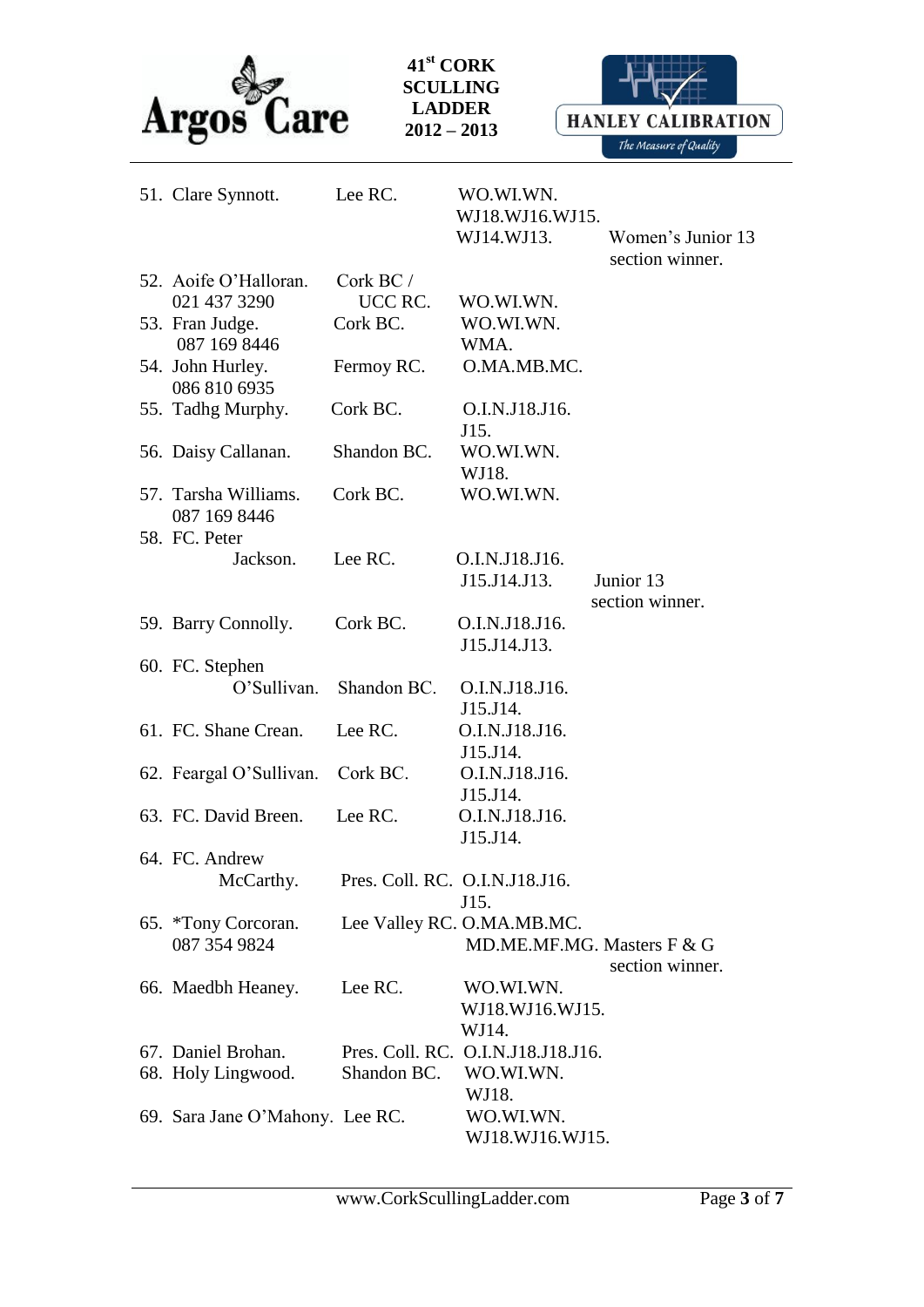

**HANLEY CALIBRATION** The Measure of Quality

|                                 |                                | WJ14.                          |
|---------------------------------|--------------------------------|--------------------------------|
| 70. Eoin O'Sullivan.            | Lee RC.                        | O.I.N.J18.J16                  |
|                                 |                                | J15.J14.J13.                   |
| 71. David Twomey.               | Pres. Coll. RC. O.I.N.J18.     |                                |
| 72. Dervla Devine.              | Cork BC.                       | WO.WI.WN.                      |
|                                 |                                | WJ18.                          |
| 73. Willow Littlewood.          | Lee RC.                        | WO.WI.WN.                      |
|                                 |                                | WJ18.WJ16.WJ15.                |
| 74. Michael McGrath.            | Pres. Coll. RC. O.I.N.J18.J16. |                                |
| 75. Michael Grufferty.          | Pres. Coll. RC. O.I.N.J18.J16. |                                |
|                                 |                                | J15.                           |
| 76. Shane Tyner.                | Lee RC.                        | O.I.N.J18.J16.                 |
| 77. Ray Fitzgerald.             | Lee RC.                        | O.I.N.J18.J16.                 |
|                                 |                                | J15.J14.                       |
| 78. Shaun O'Connell.            | Pres. Coll. RC. O.I.N.J18.J16. |                                |
|                                 |                                | J15.                           |
| 79. Neil O'Brien.               | Cork BC.                       | O.I.N.J18.J16.                 |
| 80. FC. Hugh Deasy.             | Lee RC.                        | O.I.N.J18.J16.                 |
|                                 |                                | J15.J14.                       |
| 81. Seamus Sweeney.             |                                | Pres. Coll. RC. O.I.N.J18.J16. |
|                                 |                                | J15.                           |
| 82. Liam O'Connell.             | Cork BC.                       | O.I.N.J18.J16.                 |
|                                 |                                | J15.J14.                       |
| 83. Niamh O'Sullivan.           | Cork BC.                       | WO.WI.WN.                      |
|                                 |                                | WJ18.WJ16.                     |
| 84. Tom Bond.                   |                                | Pres. Coll. RC. O.I.N.J18.J16. |
| 85. ^Orla McGrath.              | Cork BC.                       | WO.WI.                         |
| 083 307 9854                    |                                |                                |
| 86. Mathew<br>Pulliser – Kehoe. |                                |                                |
|                                 |                                | Pres. Coll. RC. O.I.N.J18.J16. |
|                                 | Lee RC.                        | J15.J14.<br>WO.WI.WN.          |
| 87. Madeline Leggett.           |                                |                                |
|                                 | Shandon BC.                    | WJ18.WJ16.                     |
| 88. Leah MacCurtain.            |                                | WO.WI.WN.<br>WJ18.             |
| 89. Alana O'Flynn.              | Lee RC.                        | WO.WI.WN.                      |
|                                 |                                | WJ18.WJ16.WJ15.                |
| 90. Sarah O'Leary.              | Shandon BC.                    | WO.WI.WN.                      |
|                                 |                                | WJ18.WJ16.WJ15.                |
| 91. Aoibhe Luke.                | Cork BC.                       | WO.WI.WN.                      |
|                                 |                                | WJ18.WJ16.                     |
| 92. Santa Milere.               | Lee RC.                        | WO.WI.WN.                      |
|                                 |                                | WJ18.WJ16.WJ15.                |
|                                 |                                | WJ14.                          |
| 93. Niamh McGrath.              | Lee RC.                        | WO.WI.WN.                      |
|                                 |                                |                                |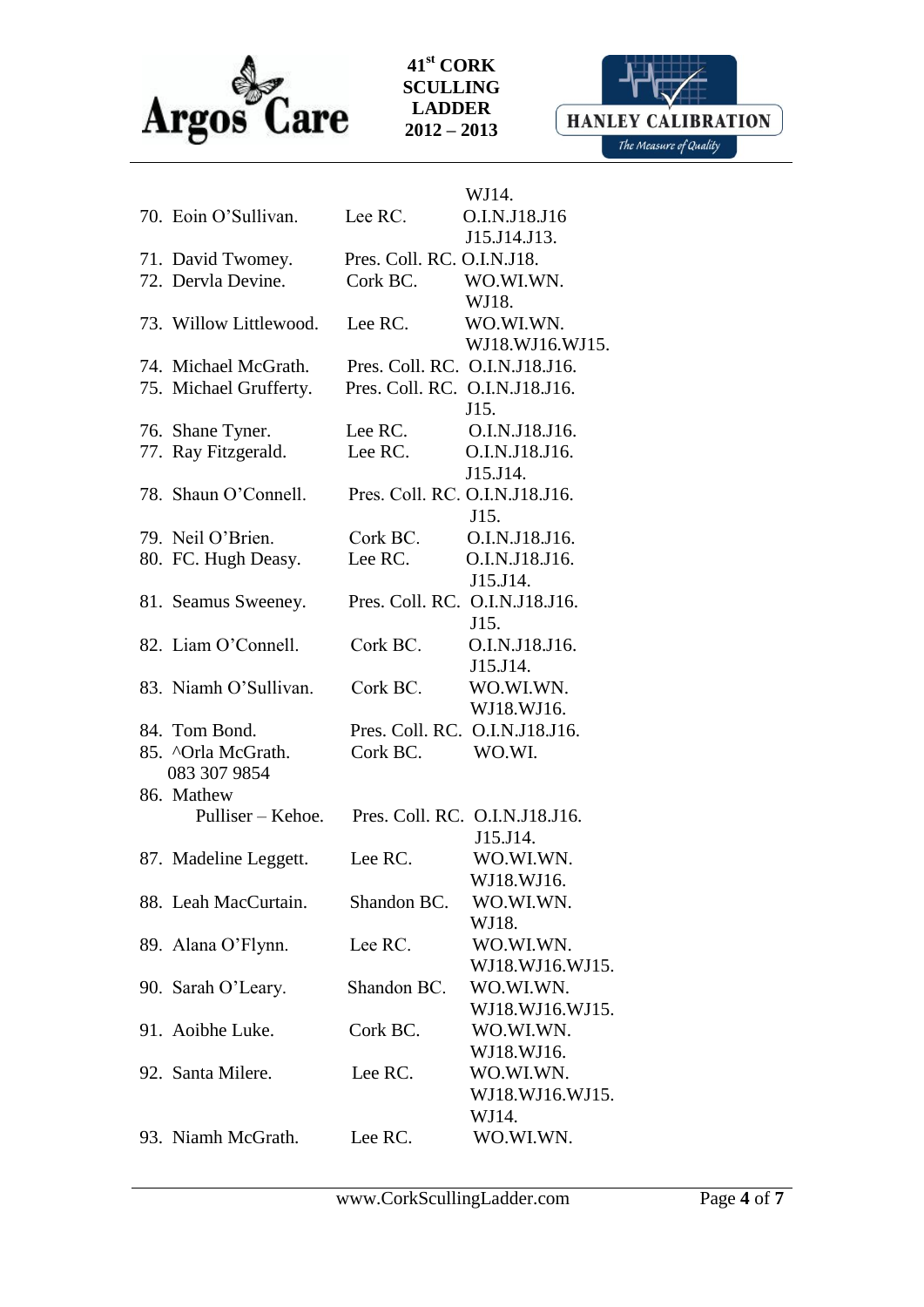



|                                  |                                | WJ18.WJ16.                     |                 |
|----------------------------------|--------------------------------|--------------------------------|-----------------|
| 94. Cian O'Sullivan.             | Cork BC.                       | O.I.N.J18.J16.                 |                 |
|                                  |                                | J15.J14.J13.                   |                 |
| 95. Barry O'Flynn.               | Cork BC.                       | O.I.N.J18.J16.                 |                 |
|                                  |                                | J15.J14.J13.                   |                 |
| 96. Evan Judge.                  | Shandon BC.                    | O.I.N.J18.J16.                 |                 |
|                                  |                                | J15.J14.                       |                 |
| 97. Colin Rea.                   | Cork BC.                       | O.I.N.J18.J16.                 |                 |
|                                  |                                | J15.J14.                       |                 |
| 98. Chloe                        |                                |                                |                 |
| Jane McGuire.                    | Lee RC.                        | WO.WI.WN.                      |                 |
|                                  |                                | WJ18.WJ16.WJ15.                |                 |
| 99. Conor O'Gorman.              | Shandon BC.                    | O.I.N.J18.J16.J15.             |                 |
| 100. David Higgins.              |                                | Pres. Coll. RC. O.I.N.J18.J16. |                 |
|                                  |                                | J15.J14.J13.                   |                 |
|                                  |                                | O.I.N.J18.J16.                 |                 |
| 101. Shane Hurley.               | Fermoy RC.                     |                                |                 |
|                                  |                                | J15.J14.J13.J12.               | Junior 12       |
|                                  |                                |                                | section winner. |
| 102. Darragh Larkin.             | Lee RC.                        | O.I.N.J18.J16.                 |                 |
|                                  |                                | J15.J14.                       |                 |
| 103. Eoin Larkin.                | Lee RC.                        | O.I.N.J18.J16.                 |                 |
|                                  |                                | J15.J14.J13.                   |                 |
| 104. Aidan O'Sullivan.           | Cork BC.                       | O.I.N.J18.J16.                 |                 |
|                                  |                                | J15.J14.                       |                 |
| 105. Rebecca O'Sullivan.         | Shandon BC. WO.WI.WN.          |                                |                 |
|                                  |                                | WJ18.WJ16.                     |                 |
| 106. Martin Haugh.               | Lee RC.                        | O.I.N.J18.J16.                 |                 |
|                                  |                                | J15.J14.                       |                 |
| 107. Fiona Keeley.               | Shandon BC.                    | WO.WI.WN.                      |                 |
|                                  |                                | WJ18.WJ16.WJ15.                |                 |
| 108. Michael                     |                                |                                |                 |
| Shiel – Lantry.                  | Lee RC.                        | O.I.N.J18.J16.                 |                 |
|                                  |                                | J15.J14.                       |                 |
| 109. Ben O'Leary.                | Cork BC.                       | O.I.N.J18.J16.                 |                 |
|                                  |                                | J15.J14.J13.J12.               |                 |
| 110. Evan Curtin.                | Cork BC.                       | O.I.N.J18.J16.                 |                 |
|                                  |                                | J15.J14.J13.                   |                 |
| 111. Martin Keohane.             | Pres. Coll. RC. O.I.N.J18.J16. |                                |                 |
|                                  |                                | J15.J14.                       |                 |
| 112. Donnacha O'Herlihy. Lee RC. |                                | O.I.N.J18.J16.                 |                 |
|                                  |                                | J15.J14.                       |                 |
| 113. David O'Regan.              | Cork BC.                       | O.MA.MB.MC.                    |                 |
| 087 790 7299                     |                                |                                |                 |
| 114. Richard O'Dwyer.            | Pres. Coll. RC. O.I.N.J18.J16. |                                |                 |
|                                  |                                | J15.J14.                       |                 |
|                                  |                                |                                |                 |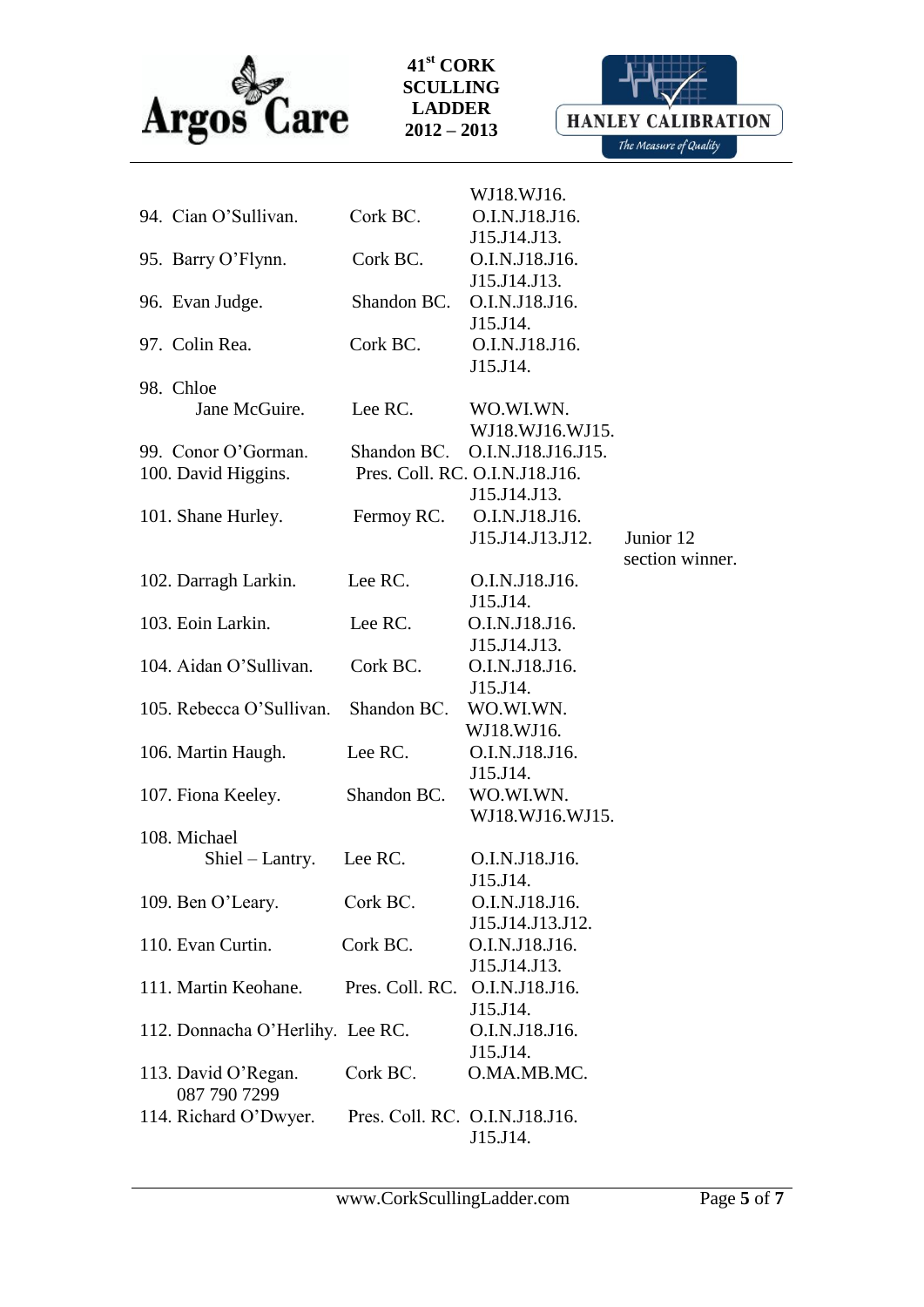

**HANLEY CALIBRATION** The Measure of Quality

| 115. Siobhan Slattery.         | Shandon BC.                    | WO.WI.WN.                          |                        |
|--------------------------------|--------------------------------|------------------------------------|------------------------|
| 085 704 5972                   |                                | WMA.                               |                        |
| 116. Kieran White.             | Cork BC.                       | O.I.N.J18.J16.                     |                        |
| 117. Sam O'Neill.              | Shandon BC.                    | J15.J14.<br>O.I.N.J18.J16.         |                        |
|                                |                                | J15.J14.J13.J12.                   |                        |
| 118. Mike Guerin.              | Pres. Coll. RC. O.I.N.J18.J16. |                                    |                        |
|                                |                                | J15.J14.                           |                        |
| 119. Barry Shanahan.           |                                | Pres. Coll. RC. O.I.N.J18.J16.     |                        |
|                                |                                | J15.J14.                           |                        |
| 120. Paul Jeffers.             | Cork BC.                       | O.MA.                              |                        |
| 086 807 3991                   |                                |                                    |                        |
| 121. Ciara Collins.            | Lee RC.                        | WO.WI.WN.                          |                        |
|                                |                                | WJ18.WJ16.WJ15.                    |                        |
|                                |                                | WJ14.                              |                        |
| 122. Cormac O'Connell.         | Pres. Coll. RC. O.I.N.J18.J16. |                                    |                        |
|                                |                                | J15.J14.                           |                        |
| 123. Liz Buckley.              | Lee RC.                        | WO.WI.WN.                          |                        |
|                                |                                | WMA.WMB.                           |                        |
|                                |                                | WMC.                               | <b>Women's Masters</b> |
|                                |                                |                                    | B & C section          |
|                                | Lee RC.                        |                                    | Winner.                |
| 124. Tim Buckley.              |                                | O.I.N.J18.J16.<br>J15.J14.J13.J12. |                        |
|                                |                                | J11.                               | Junior 11              |
|                                |                                |                                    | section winner.        |
| 125. Katie McCarthy.           | Cork BC.                       | WO.WI.WN.                          |                        |
|                                |                                | WJ18.WJ16.WJ15.                    |                        |
|                                |                                | W14.WJ13.WJ12. Women's Junior      |                        |
|                                |                                |                                    | 12 section winner.     |
| 126. Ciara Murphy.             | Cork BC.                       | WO.WI.WN.                          |                        |
|                                |                                | WJ18.WJ16.WJ15.                    |                        |
|                                |                                | WJ14.WJ13.WJ12                     |                        |
| 127. Claragh O'Sullivan.       | Cork BC.                       | WO.WI.WN.                          |                        |
|                                |                                | WJ18.WJ16.WJ15.                    |                        |
|                                |                                | WJ14.WJ13.WJ12.                    |                        |
|                                |                                | WJ11.                              | Women's Junior         |
|                                |                                |                                    | 11 section winner.     |
| 128. Julie Mackey.             | Cork BC.                       | WO.WI.WN.                          |                        |
|                                |                                | WJ18.WJ16.WJ15.                    |                        |
|                                |                                | WJ14.WJ13.                         |                        |
| 129. Evan Stone.<br>130. Brian | Lee RC.                        | O.I.N.J18.                         |                        |
| Twomey - Thompson. Lee RC.     |                                | O.I.N.J18.                         |                        |
| 131. Aoife McGrath.            | Lee RC.                        | WO.WI.WN.                          |                        |
|                                |                                |                                    |                        |